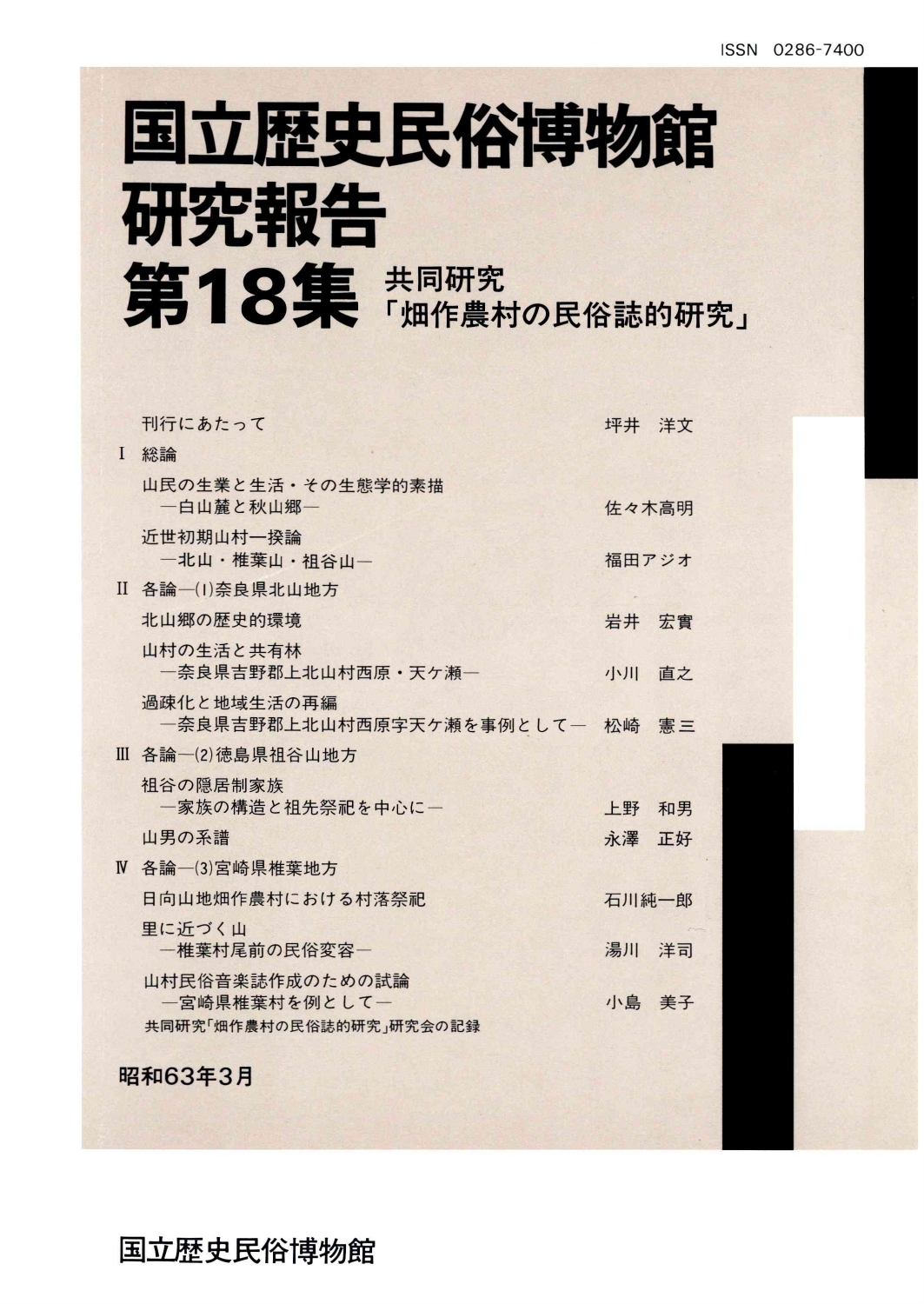#### 国立歴史民俗博物館

研究報告

#### 第18集 共同研究「畑作農の民俗誌的研究」

昭和63年3月

| 395  | 共同研究「畑作農村の民俗誌的研究」<br>研究会の記録:                | 黏                               |
|------|---------------------------------------------|---------------------------------|
| 369  | 山村民俗音楽誌作成のための試論<br>宮崎県椎葉村を例として-<br>小島<br>美子 |                                 |
| 341  | 椎葉村尾前の民俗変容<br>湯川<br>洋司                      | 里に近づく山                          |
| 297  | 日向山地畑作農村における村落祭祀…<br>石川純一郎                  |                                 |
|      | ⑶宮崎県椎葉地方                                    | $\boldsymbol{\mathrm{N}}$<br>各論 |
| 215  | 永澤<br>正好                                    | 山男の系譜……                         |
| -171 | 家族の構造と祖先祭祀を中心に<br>Ŀ,<br>野<br>和男             | 祖谷の隠居制家族                        |
|      | ⑵徳島県祖谷山地方                                   | Ш<br>各論                         |
| 141  | 奈良県吉野郡上北山村西原字天ヶ瀬を事例として<br>松崎<br>憲三          | 過疎化と地域生活の再編                     |
| 73   | 奈良県吉野郡上北山村西原・天ヶ瀬<br>小川<br>直之                | 山村の生活と共有林                       |
| 59   | 岩井<br>宏實                                    | 北山郷の歴史的環境……                     |
|      | –⑴奈良県北山地方                                   | Щ<br>各論                         |
| 35   | 北山<br>$\bullet$<br>椎葉山・祖谷山<br>福田アジオ         | 近世初期山村一揆論                       |
| 3    | 山民の生業と生活・その生態学的素描<br>白山麓と秋山郷<br>佐々木高明       |                                 |
|      |                                             | Ι<br>総論                         |
|      | ……坪井洋文                                      | <b>刊行にあたって…</b>                 |
|      |                                             | $\ast$<br>目<br>次                |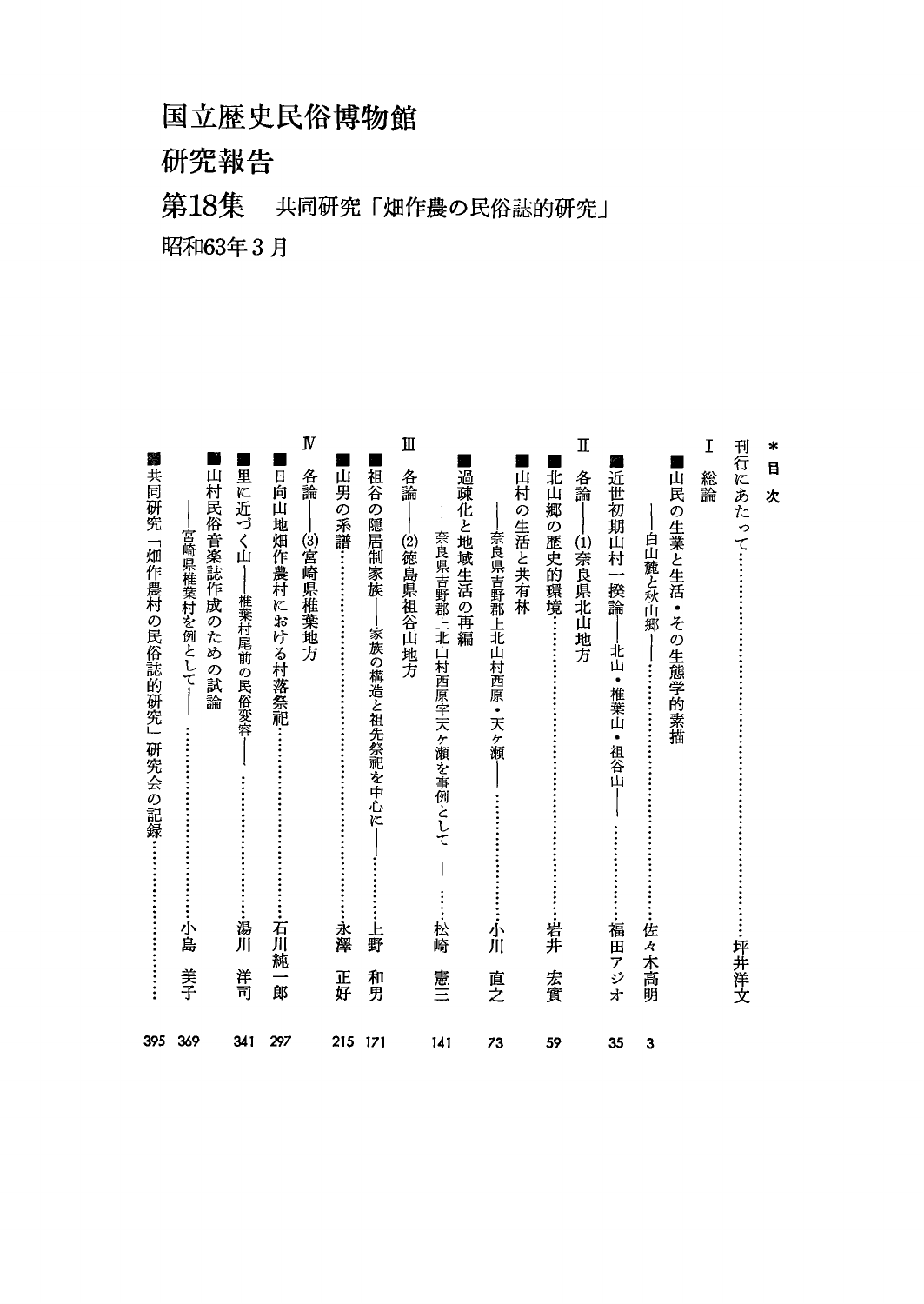# $\mathbf I$



論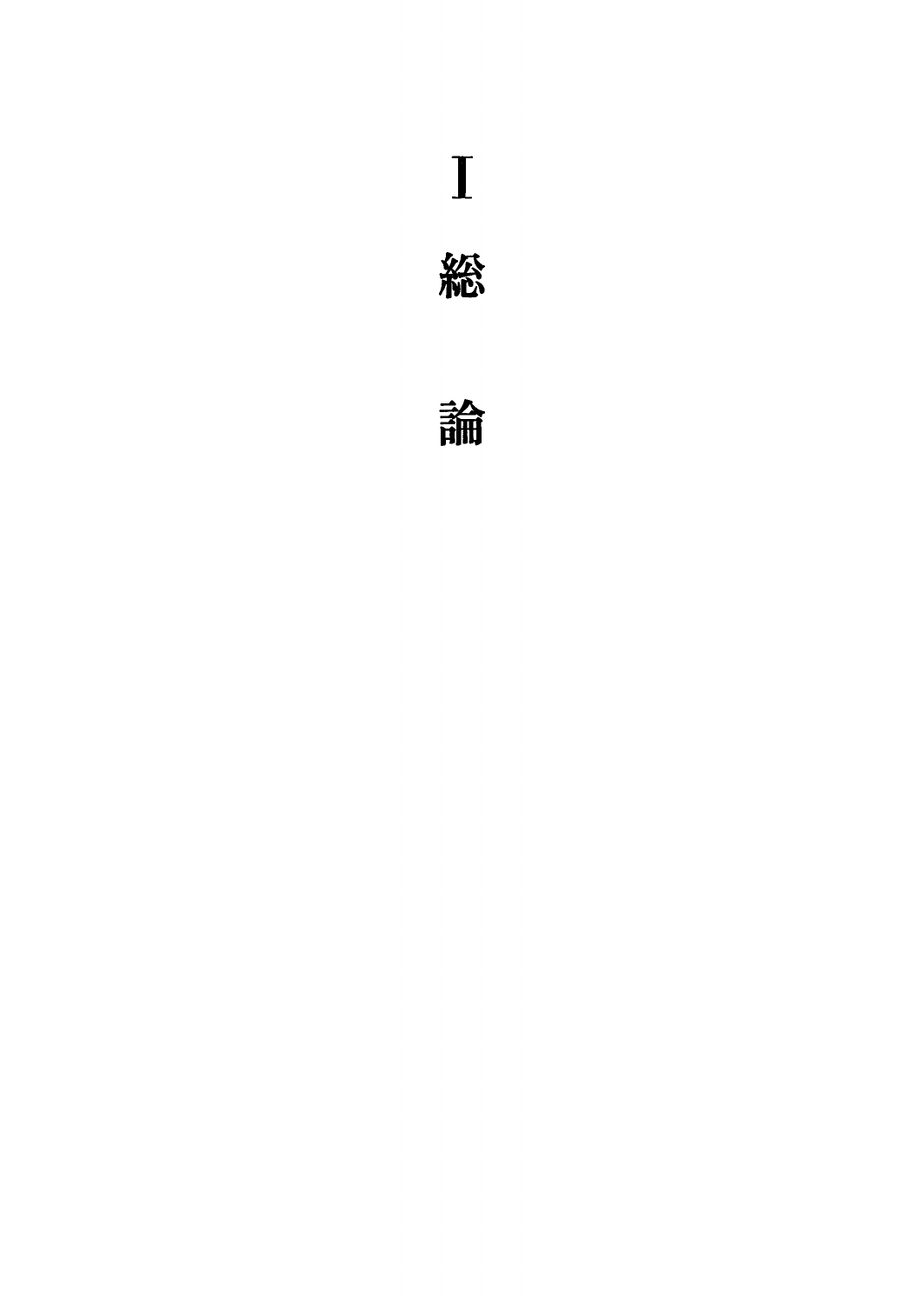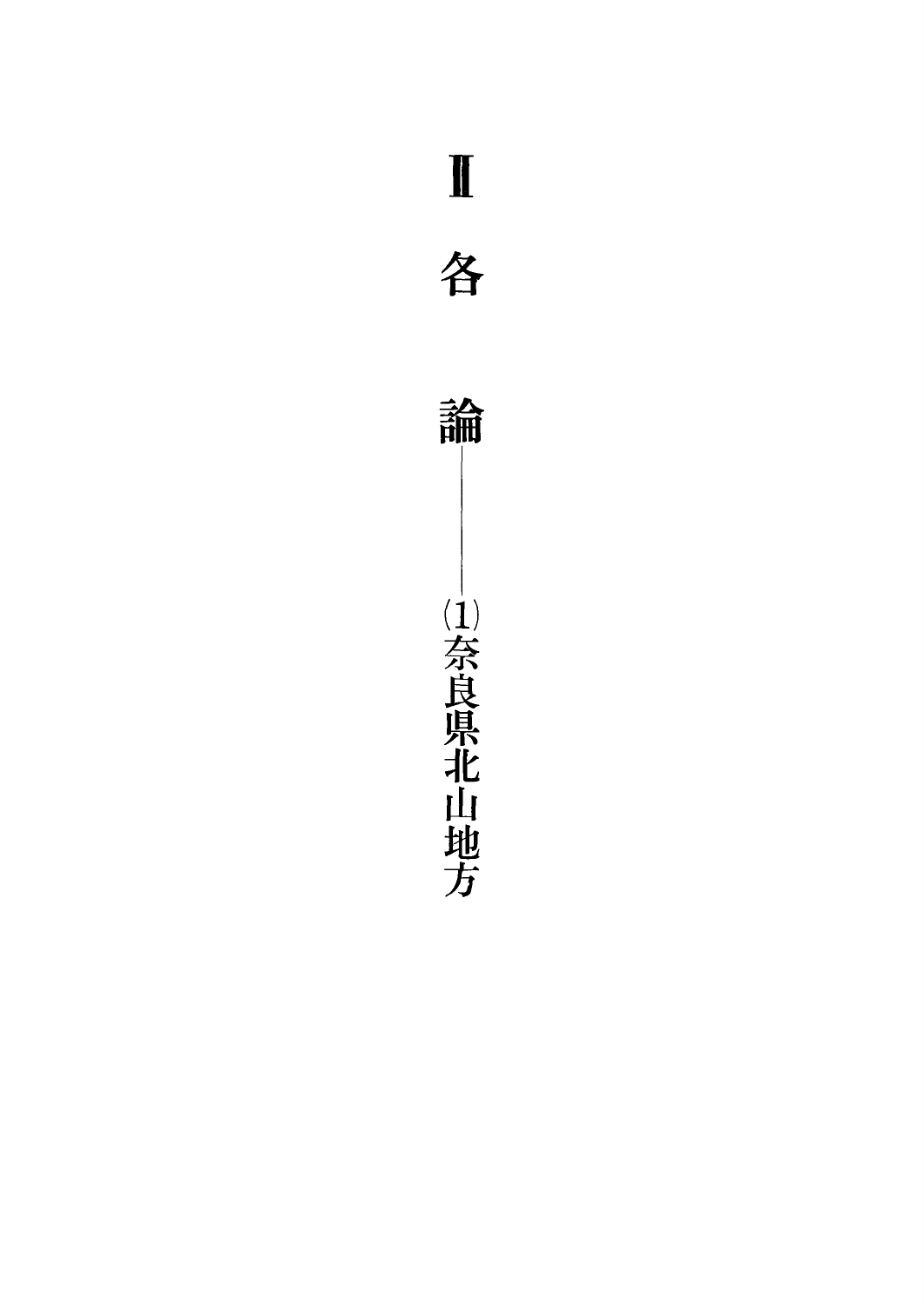

2徳島県祖谷山地方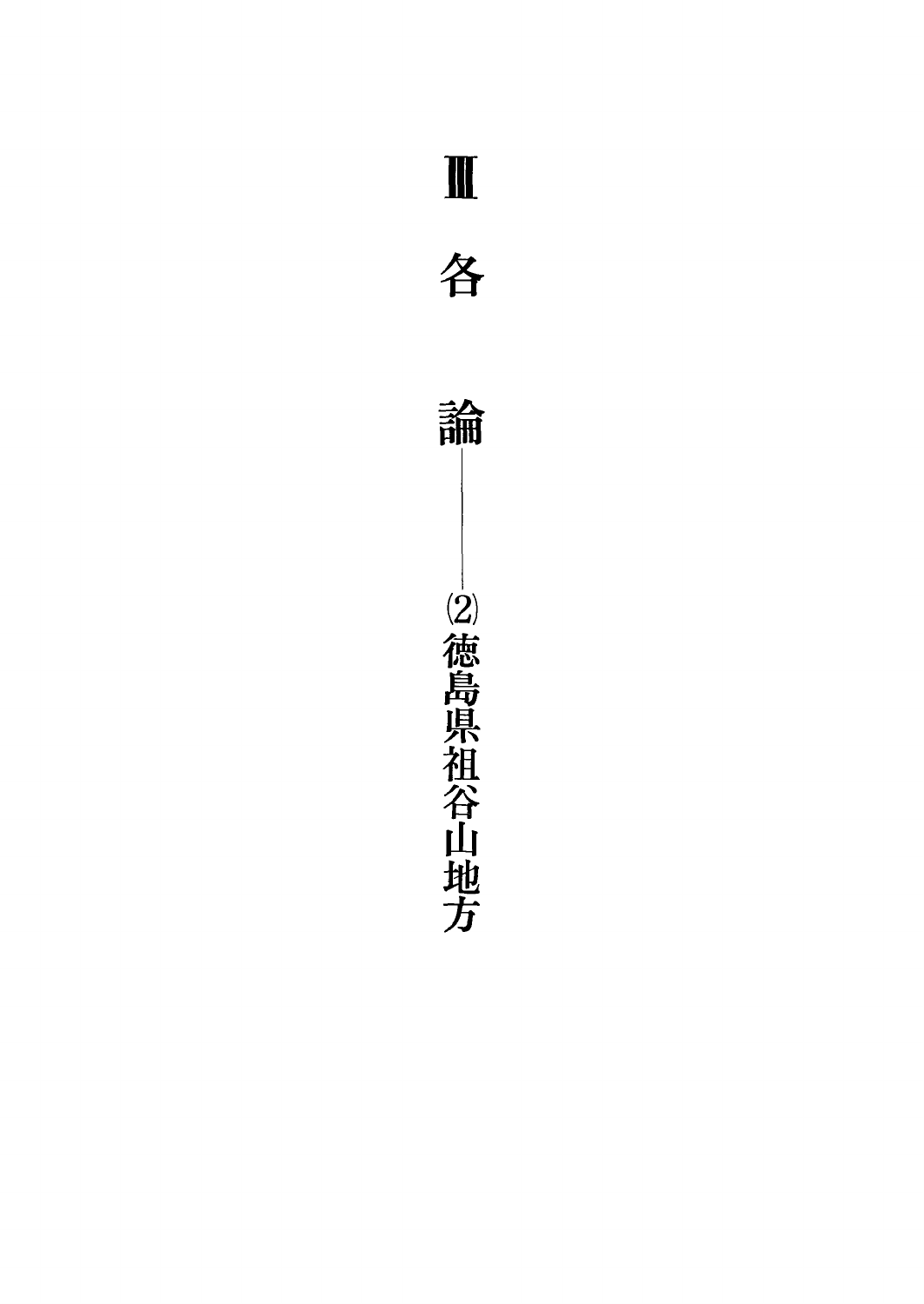



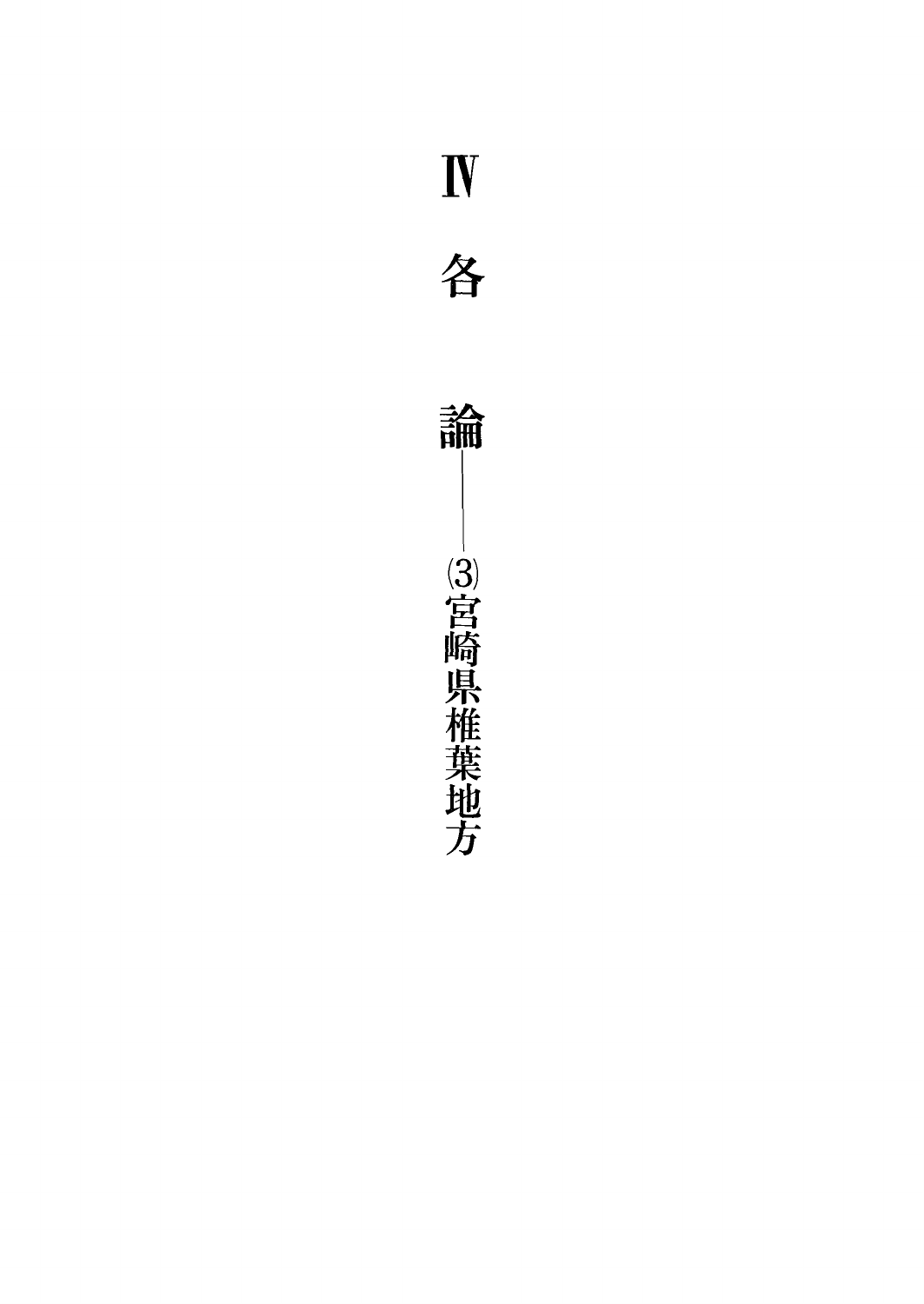#### 1Bulletin of

#### the National Museum of

#### Japanese History

**VOI.** 18 Joint Study on Folklore and Social Structure of Three Mountain VilIages in Japan

Contents:

| TSUBOI, H.    | Preface                                               |
|---------------|-------------------------------------------------------|
| SASAKI, K.    | Upland Villages in Central Japan                      |
|               |                                                       |
| FUKUTA, A.    | Historical Meaning of Peasant Revolts in              |
|               | Mountainous Regions Early in the 17th Century 35      |
| IWAI, H.      |                                                       |
| OGAWA, N.     | The Life of Mountain Village and Communally           |
|               | Owned Forest -Nishihara and Amagase,                  |
|               |                                                       |
| MATSUZAKI, K. | The Depopulation and Reorganization of                |
|               | Community Life -The Case of the colony                |
|               | of Amagase in Nishihara Section, Kitayama             |
|               |                                                       |
| UENO, K.      | Family Structure and Ancestor Worship in Iyayama  171 |
| NAGASAWA, M.  |                                                       |
| ISHIKAWA, J.  | Religious Services in Non-Paddy Farming               |
|               |                                                       |
| YUKAWA, Y.    | Mountain Descends to Plain -The Transformation        |
|               |                                                       |
| KOJIMA, T.    | An Essay on "Folk-Musicography" —Taking the           |
|               | Folk Music of a Mountain Village as an Example—  369  |
|               | A Record of the Research Group                        |
| Mar. 1988     |                                                       |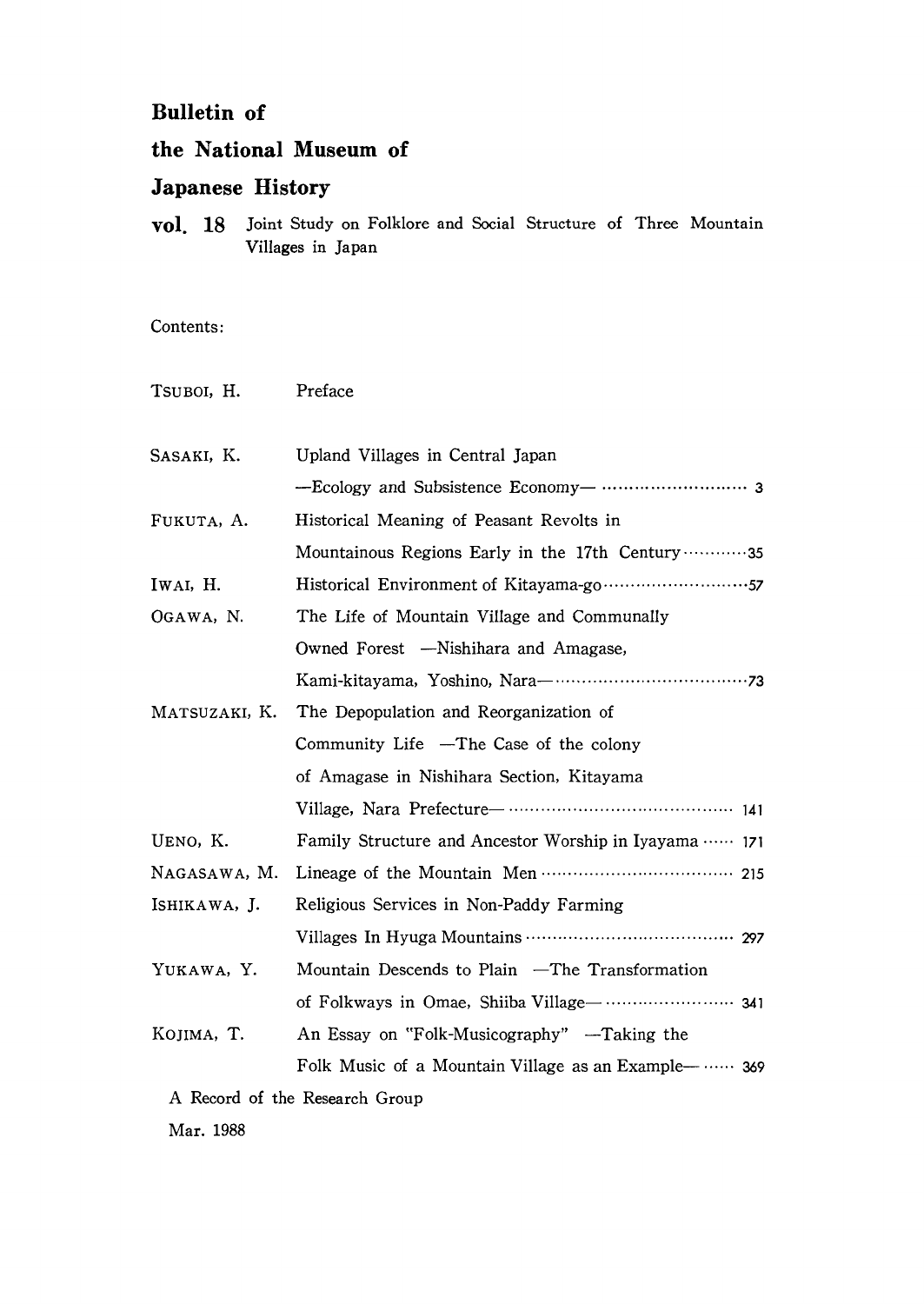#### 国立歴史民俗博物館研究報告寄稿要項

- 1. 国立歴史民俗博物館研究報告は,歴史学,考古学,民俗学およびそれらの協 業による広義の歴史学ならびにそれらと関連する諸科学に関する論文,資料・ 研究ノート,調査研究活動報告等を掲載・発表することにより,それらの学問 の発展に寄与するものである。
- 2.国立歴史民俗博物館研究報告に寄稿することができる者は,次のとおりとす る。
	- (1)国立歴史民俗博物館(以下「本館」という。)の教官(客員教授等を含む。) および本館の組織,運営に関与する老
	- (2)本館が受け入れた各種研究員および研究協力者等
	- (3)その他本館において適当と認めた老
- & 原稿を寄稿する場合は,論文,資料・研究ノート,調査研究活動報告等のう ち,いずれであるかをその表紙に明記するものとする。なお,この区分につい ての最終的な調整は,国立歴史民俗博物館研究委員会(以下「研究委員会」と いう。)において行う。
- 4.原稿執筆における使用言語は,日本語を原則とする。ただし,他の言語を用 いる場合は,研究委員会に相談するものとする。
- 5.特殊な文字,記号,印刷方法等が必要な場合は,研究委員会に相談するもの とすち。
- 6. 寄稿する原稿には、原則として英文により400語程度の要旨を付けるか、あ るいは英訳用の和文800字以内の要旨を付けるものとする。
- 7.寄稿する原稿の枚数は,原則として制限しない。ただし,研究委員会の判断 により,紙数等の関係から分割して掲載することがある。
- 8. 寄稿する原稿は,必ず清書し,原稿の写し1部を添付するものとする。
- 9. 寄稿された原稿は,研究委員会において検討のうえ,採否を決定する。
- 10. 稿料の支払い,掲載料の徴収は行わない。
- 11. 原稿の寄稿先および連絡先は,次のとおりとする。 壱285佐倉市城内町117番地 国立歴史民俗博物館内 国立歴史民俗博物館研究委員会(電話 代表 0434-86-0123)

| 国立庇丈氏  住持物脂研先安員会 (电晶 1\衣 0434--80--0123) |  |  |
|------------------------------------------|--|--|
|                                          |  |  |

|              | 国立歴史民俗博物館研究報告 第18集                              |  |
|--------------|-------------------------------------------------|--|
| 昭和63年3月25日 印 | 刷<br>昭和63年3月30日 発 行 (非売品)                       |  |
| 編集・発行        | 国立歴史民俗博物館                                       |  |
|              | 〒285 千葉県佐倉市城内町117<br>電 話 0434—86—0123(代表)       |  |
| 刷<br>ĒП      | 第一法規出版株式会社                                      |  |
|              | 東京都港区南青山2—11—17<br>〒107<br>電 話 03-404-2251 (代表) |  |

◎Printed in Japan Mar.1988 1SBN4-474-00094-3 C3021